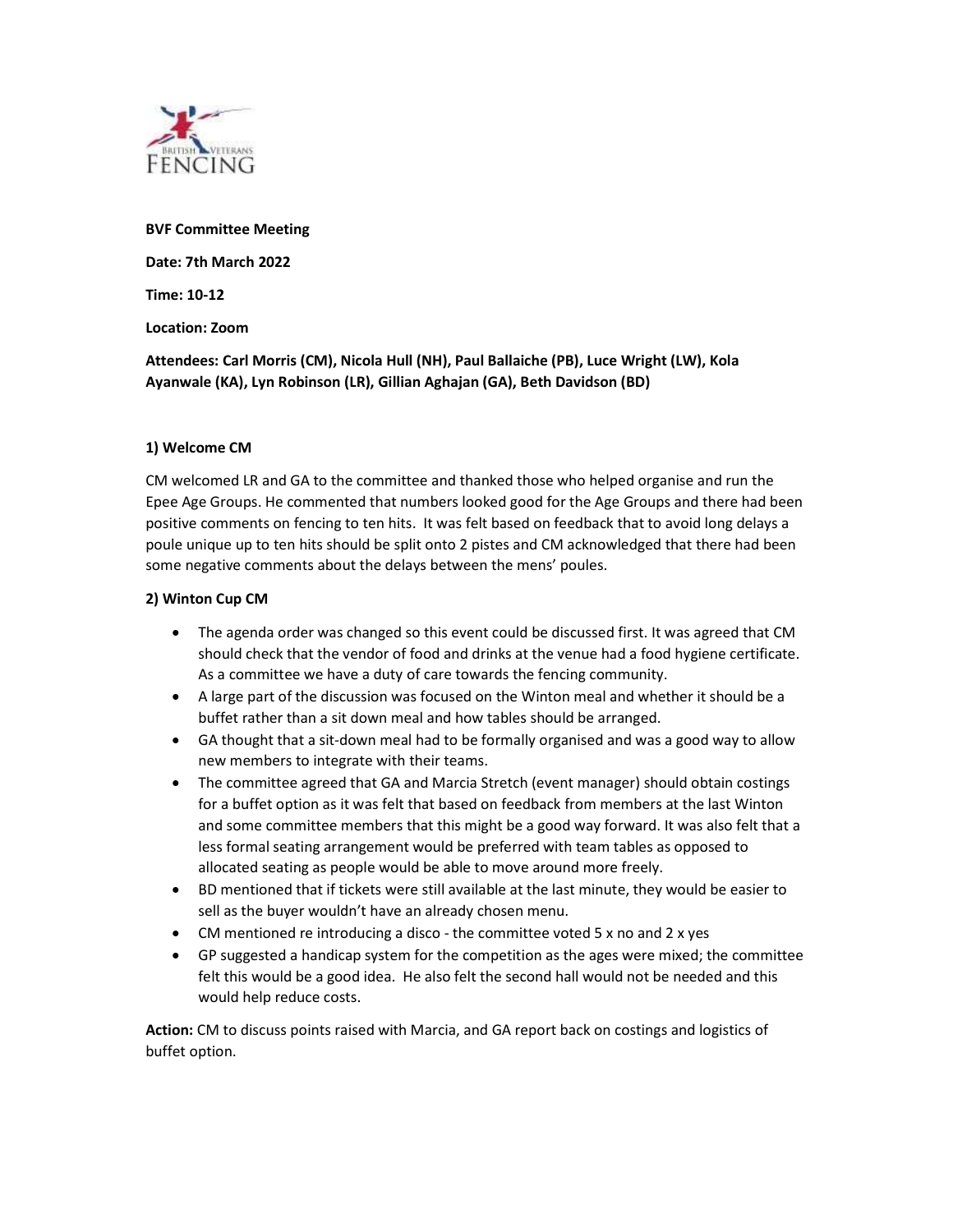# 2) Committee roles CM

CM discussed allocation of roles to committee members. President / Treasurer / Secretary have specific duties. However other necessary duties were: promotion; membership administration; development for existing and new members; and competition organisation.

- Promotion to be overseen by GA who will also take responsibility for Team Management duties at the European and World events this year as well as being EVF representative. GA suggested the continued use of Malcolm Fare as press officer. This was agreed – GA to contact MF.
- Development of Veteran Fencers will be overseen by BD
- Competition Sub-Committee will consist of LR, KA and GP.
- The three-year tenure of committee members was discussed. Should a member of the committee resigns before their 3-year tenure is up, if a person is co-opted into that vacant position they will have to stand for that position at the next AGM and they, or whoever is elected, will serve for the remaining period of time left on that tenure. When that time expires, they will then be able to stand for re-election should they choose.

Action: LW to update the three year tenure rules on to the Rules& Regs.

Action: GA to start organising the European teams and looking into hotels. The competition committee to start to meet and discuss events for 2022/2023

## 3) Development of Veteran fencers BD

BD outlined her initial thoughts in respect to the development of fencing for over 40s. She reported on:

- How veteran fencers are motivated: their Club environment; the journey from picking up a sword to competing
- New people to target: turning parents of fencers into fencers has advantages as they have a good starting knowledge as to the sport, costs involved, and many receive emails from BF on behalf of their children.
- Marketing: The over forties are a relatively untapped market. FB and twitter campaigns may work. Blank targeting at a national level has not worked in the past. More success has been found targeting people via existing club members and looking at those who are 10 miles away from the club.
- Club environment: from experience gained dealing with female fencers BD realised that fencers like to start from a level playing field and she feels over forties would also like to participate on an equal playing field.
- Coach: the nature of the coach will be important and areas such as warm up will need to be tailored. Coaching qualifications need to be more bespoke.
- A project called Silver Swords would aim to establish a group activator in participating clubs and put together an activator course to operate under a club structure.
- Competitions for new fencers: thought needs to be given to competition type, the group managing themselves, refereeing themselves, taking away the emphasis on winning, perhaps more of a sparring day. Another idea included a BVF GB League.
- Conversations taking place: Lyndsey Bottoms regarding health markers for veteran fencers and academic studies. Steve Kemp at BF regarding tailored coaching for the 40+ age group.